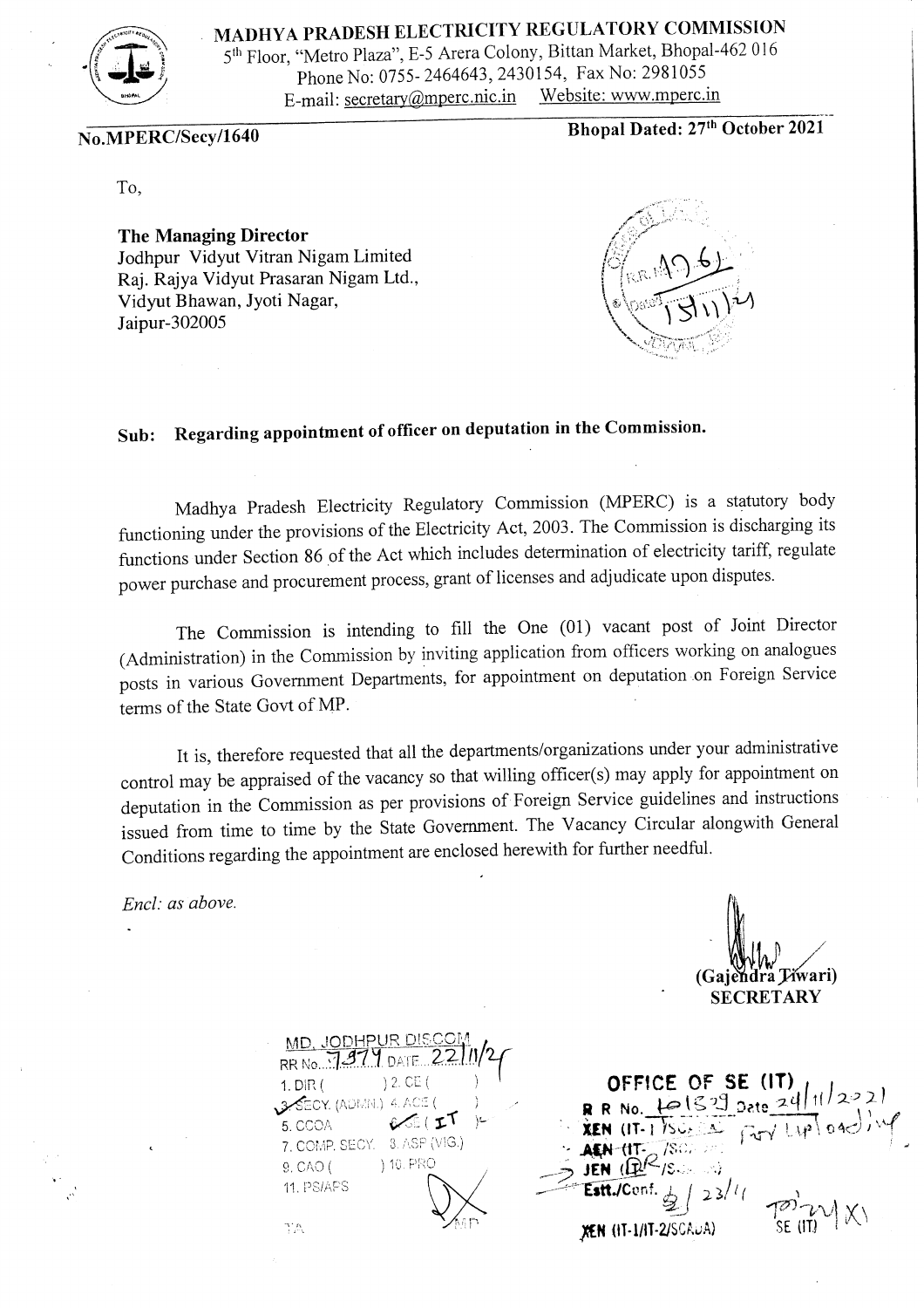### **MADHYA PRADESH ELECTRICITY REGULATORY COMMISSION**



5th Floor, "Metro Plaza", E-5 Arera Colony, Bittan Market, Bhopal-462 016 Phone No: 0755- 2463585, 2430154, Fax No: 2981055<br>mail :secretary@mnerc.nic.in Website : www.mperc. in

E-mail :secretary@mperc.nic.in

**No. MPERC/Secretary/ 2021/ 1616** 

**Bhopal, Dated: 25th October 2021** 

#### **VACANCY CIRCULAR**

Madhya Pradesh Electricity Regulatory Commission (MPERC) is a statutory body functioning under the provisions of the Electricity Act, 2003. The Commission is discharging its functions under Section 86 of the Act which includes determination of electricity tariff, regulate power purchase and procurement process, grant of licenses and adjudicate upon disputes. Commission invites applications from officers working under Central Government/ State Government/ Public Sector Undertakings/ CERC/ SERCs/ Power Utilities etc. under the administrative control of Central/ State Governments, for appointment on deputation on Foreign Service terms of the State Govt of MP. The details of posts, required qualifications, experience and nay scales are given below:

| ally pay searcs are given below.<br>Name of the<br>Post | <b>Existing</b><br>Pay Scale          | No. of<br>Post | Minimum Qualification and<br><b>Experience required</b>                                                                                                                                                                                                                                  | Additional<br>qualifications/<br>experience                                                 |
|---------------------------------------------------------|---------------------------------------|----------------|------------------------------------------------------------------------------------------------------------------------------------------------------------------------------------------------------------------------------------------------------------------------------------------|---------------------------------------------------------------------------------------------|
| Joint Director<br>(Administration)                      | ₹123100<br>$\blacksquare$<br>215900/- | 01             | <i>i.</i> Bachelor's Degree from a<br>recognized University.<br>ii. 15 years' experience<br>in<br>administrative<br>at<br>post<br>management level dealing<br>with Establishment<br>Resources<br>Human<br>Development, from any<br>Department or PSU<br>in<br>Central/ State Government. | <i>i.</i> Excellent written<br>and verbal<br>communication skill.<br>ii. Computer Literacy. |

I. **GENERAL CONDITIONS:** General Conditions regarding the engagement on Deputation are as follows:

- i. **Tenure:** The Deputation shall be initially for the period of two (02) years which may be extended as per the provisions of Foreign Service guidelines and instructions issued by the Government of M.P.
- ii. **Pay Scale:** The pay and allowances and other terms and conditions of appointment on deputation basis will be regulated in accordance with the MPERC (Class I and II Service Recruitment and condition of service) Regulation 2012. The Pay Scales in column (2) in above table are only indicative of existing pay scales in the Commission.
- iii. For the persons to be appointed on deputation they shall get the same scale as that of the parent department and they shall be entitled to get a deputation allowance of  $\text{\textless}3000$ /- (INR Three Thousand only) per month as per rules notified by the Government of MP.
- iv. The maximum age limit according to MPERC Regulations 8(1)(k). The Regulations can be downloaded from MPERC's website www.mperc.in.
- v. The application of willing and eligible candidate must be forwarded along with attested copies of ACRs / APARs for the last 5 years, NOC and Vigilance Clearance Certificate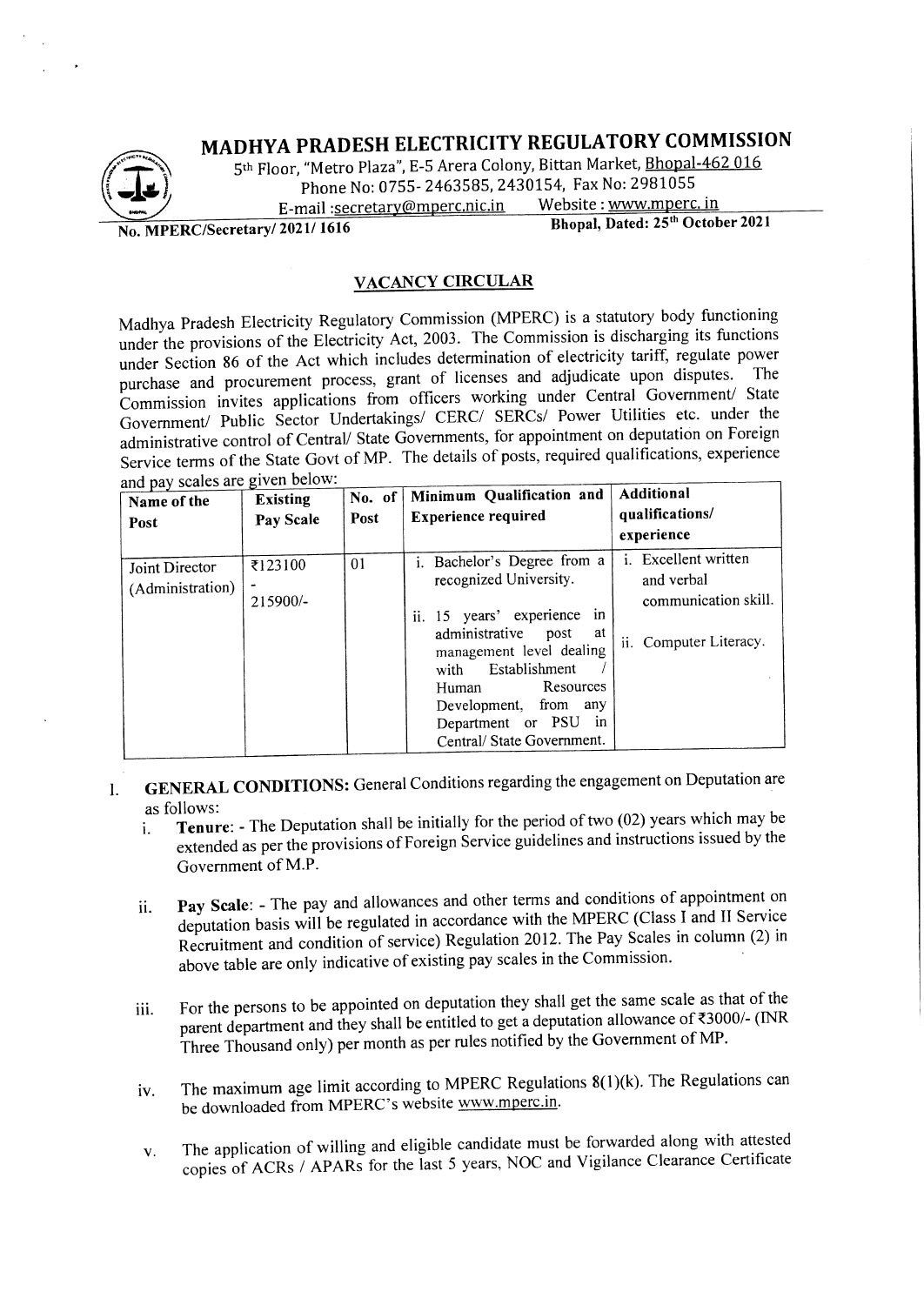### **APPLICATION FORMAT**

 $\ddot{\phantom{a}}$ 

# **Application for the post of Joint Director (Administration) on Deputation Basis**

 $\ddot{\phantom{0}}$ 

 $\bar{z}$ 

| $\mathbf{1}$ |                                                                                                                                                          | Name of the Candidate                                                          |  |                    |                            |                 |
|--------------|----------------------------------------------------------------------------------------------------------------------------------------------------------|--------------------------------------------------------------------------------|--|--------------------|----------------------------|-----------------|
| 2            | Date of Birth                                                                                                                                            |                                                                                |  |                    |                            |                 |
|              |                                                                                                                                                          | Present Address (In full) along with<br>telephone/Mobile Nos. / E-mail/Fax No. |  |                    |                            |                 |
|              | Office:                                                                                                                                                  |                                                                                |  |                    |                            |                 |
| 3            |                                                                                                                                                          |                                                                                |  |                    |                            |                 |
|              | Residence:                                                                                                                                               |                                                                                |  |                    |                            |                 |
| 4.           | Present designation, place of posting and<br>complete address of the Office where<br>working along with contact nos. of office.                          |                                                                                |  |                    |                            |                 |
| 5.           | Service to which She/ He belongs                                                                                                                         |                                                                                |  |                    |                            |                 |
| 6.           | Present Scale of Pay & Basic Pay                                                                                                                         |                                                                                |  |                    |                            |                 |
| 7.           | Gross emoluments per month                                                                                                                               |                                                                                |  |                    |                            |                 |
| 8.           | Net emoluments per month                                                                                                                                 |                                                                                |  |                    |                            |                 |
| 9.           | Date of Superannuation                                                                                                                                   |                                                                                |  |                    |                            |                 |
|              | Educational and Professional Qualification<br>(To be mentioned in chronological order starting from SSC/X standard) (attach separate sheet, if required) |                                                                                |  |                    |                            |                 |
|              | S.No                                                                                                                                                     | Exam Passed                                                                    |  | College/University | $%$ of<br>Marks<br>secured | Year of Passing |
| 10.          |                                                                                                                                                          |                                                                                |  |                    |                            |                 |
|              |                                                                                                                                                          |                                                                                |  |                    |                            |                 |
|              |                                                                                                                                                          |                                                                                |  |                    |                            |                 |
|              |                                                                                                                                                          |                                                                                |  |                    |                            |                 |
|              |                                                                                                                                                          |                                                                                |  |                    |                            |                 |

 $\frac{1}{2}$